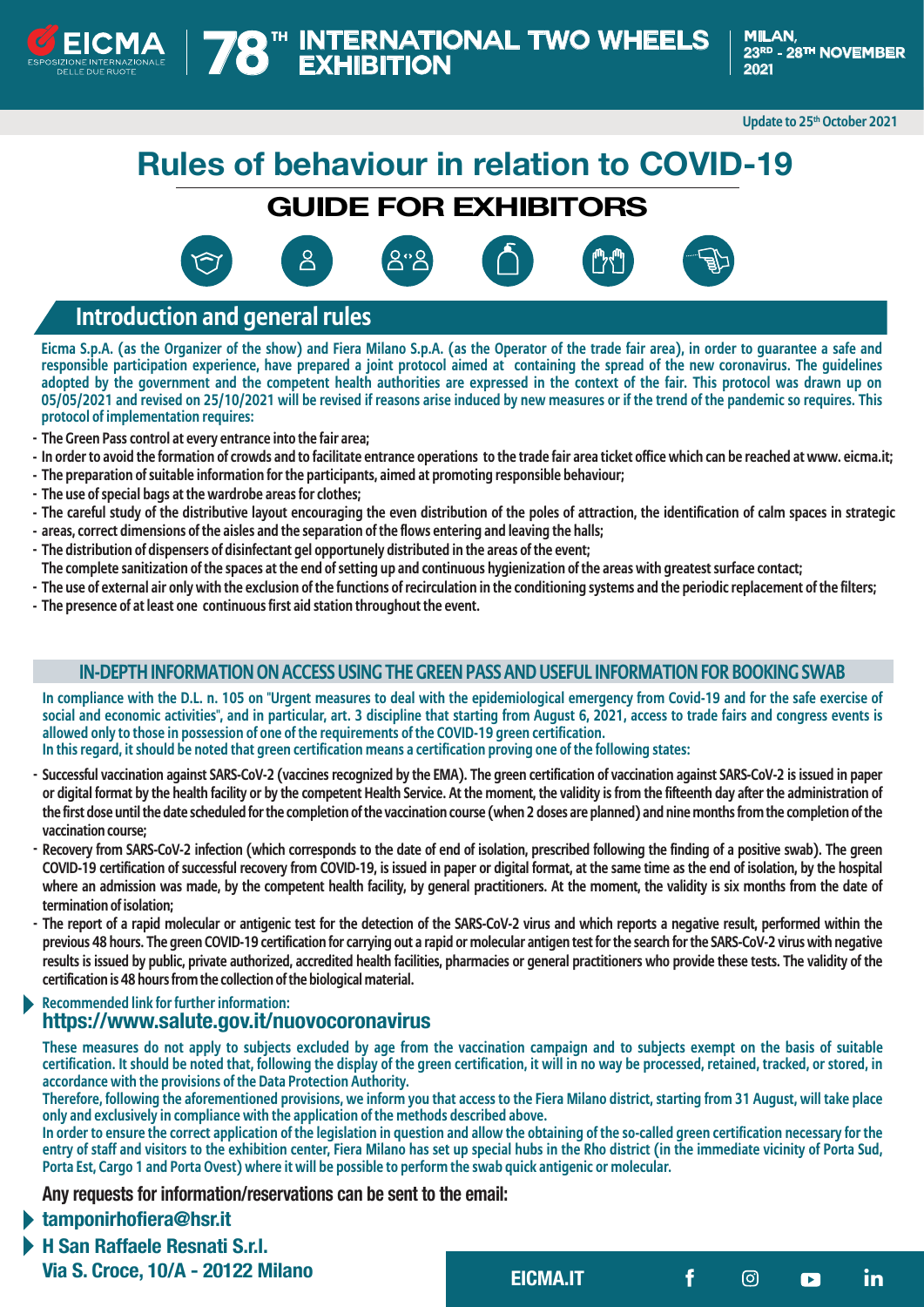

## **Assistance with the design of the stands**

**The Exhibitor, in its leased exhibition space and throughout the period of the event (including assembly and disassembly) as the subject with the juridical availability of the area and therefore the holder of the primary guarantee in relation to the subjects that are in the aforementioned space, must ensure that the regulations to fight the and limit the spread of COVID-19, according to what has been established by the regulations currently in force. Therefore Eicma S.p.A. shows purely by way of example and not exhaustively, some indications that must be opportunely evaluated and developed:**

**Evaluation, at the design stage, of the maximum number of visitors who can access the stand, in the respect of the necessary interpersonal distancing of at least 1 metre;**

#### **MAXIMUM EMPLOYMENT STANDS EVALUATION TABLE**

**The assessment of the maximum occupancy of the booth is the responsibility of the exhibitor. Eicma Spa transfers its legal control of the area to the Exhibitor. We report what is suggested in the Eicma protocol: that is, to provide for a minimum surface area of 2 sq.m per person.**

| Stand up to 200 sq.m     |                                  | Stand up to 600 sq.m     |                                  | Stand up to 1400 sq.m |                                  | Stand up to 3000 sq.m    |                                  |
|--------------------------|----------------------------------|--------------------------|----------------------------------|-----------------------|----------------------------------|--------------------------|----------------------------------|
| <b>Net stand</b><br>area | <b>Maximum</b><br>stand capacity | <b>Net stand</b><br>area | <b>Maximum</b><br>stand capacity | Net stand<br>area     | <b>Maximum</b><br>stand capacity | <b>Net stand</b><br>area | <b>Maximum</b><br>stand capacity |
| $25$ sq.m                | 12                               | 250 sq.m                 | 125                              | 700 sq.m              | 350                              | $1600$ sq.m              | 800                              |
| 50 sq.m                  | 25                               | <b>300 sq.m</b>          | 150                              | 800 sq.m              | 400                              | 1800 sq.m                | 900                              |
| 75 sq.m                  | 37                               | 350 sq.m                 | 175                              | 900 sq.m              | 450                              | 2000 sq.m                | 1.000                            |
| $100$ sq.m               | 50                               | 400 sq.m                 | 200                              | 1000 sq.m             | 500                              | 2200 sq.m                | 1.100                            |
| $125$ sq.m               | 62                               | 450 sq.m                 | 225                              | 1100 sq.m             | 550                              | 2400 sq.m                | 1.200                            |
| 150 sq.m                 | 75                               | 500 sq.m                 | 250                              | 1200 sq.m             | 600                              | 2600 sq.m                | 1.300                            |
| $175$ sq.m               | 87                               | 550 sq.m                 | 275                              | 1300 sq.m             | 650                              | 2800 sq.m                | 1.400                            |
| 200 sq.m                 | 100                              | 600 sq.m                 | 300                              | 1400 sq.m             | 700                              | 3000 sq.m                | 1.500                            |

**- Evaluation of the possible points of distribution of masks and sanitizing gel at the strategic points of the stand;**

- **- Evaluation on the frequency of sanitizing the surfaces, especially those of greatest contact or the elements that may be touched by visitors;**
- **- Evaluation on the positioning of the informative notices on the measures to adopt and the promotion of virtuous behaviour;**
- **- Design of the stand, taking care to separate, when possible, the entrances and exits;**
- **- Rethink the flows of the routes in the exhibition space distributing the points of interest in order to avoid any gatherings;**
- **- Management of any symptomatic people, referring to the emergency telephone number +39.02.4997.72.10;**
- **- Management of any food and drink that is served using individual packaging;**
- **- Management of any presence of work areas with seating or meeting/conference areas using distancing of the seats and sanitization at regular intervals.**
- **- Distribution of gadgets and clothing and motorcycle testing: self-service dispensers are recommended, flanked by sanitizing columns. For the test of clothing (helmets, shoes, etc.) or motorcycles, it is recommended to sanitize the objects at the end of the test, or alternatively to prepare suitable disposable dpi for users (socks, knob covers, fabric elements for the head, etc.). It is suggested to provide staff to supervise the tests.**

**In the case of doubts or requests for clarification, Eicma S.p.A.'s safety department is at your disposal. It can be contacted at the email:**

#### **tecnico@studiopriolisi.com**

**EICMA.IT in**